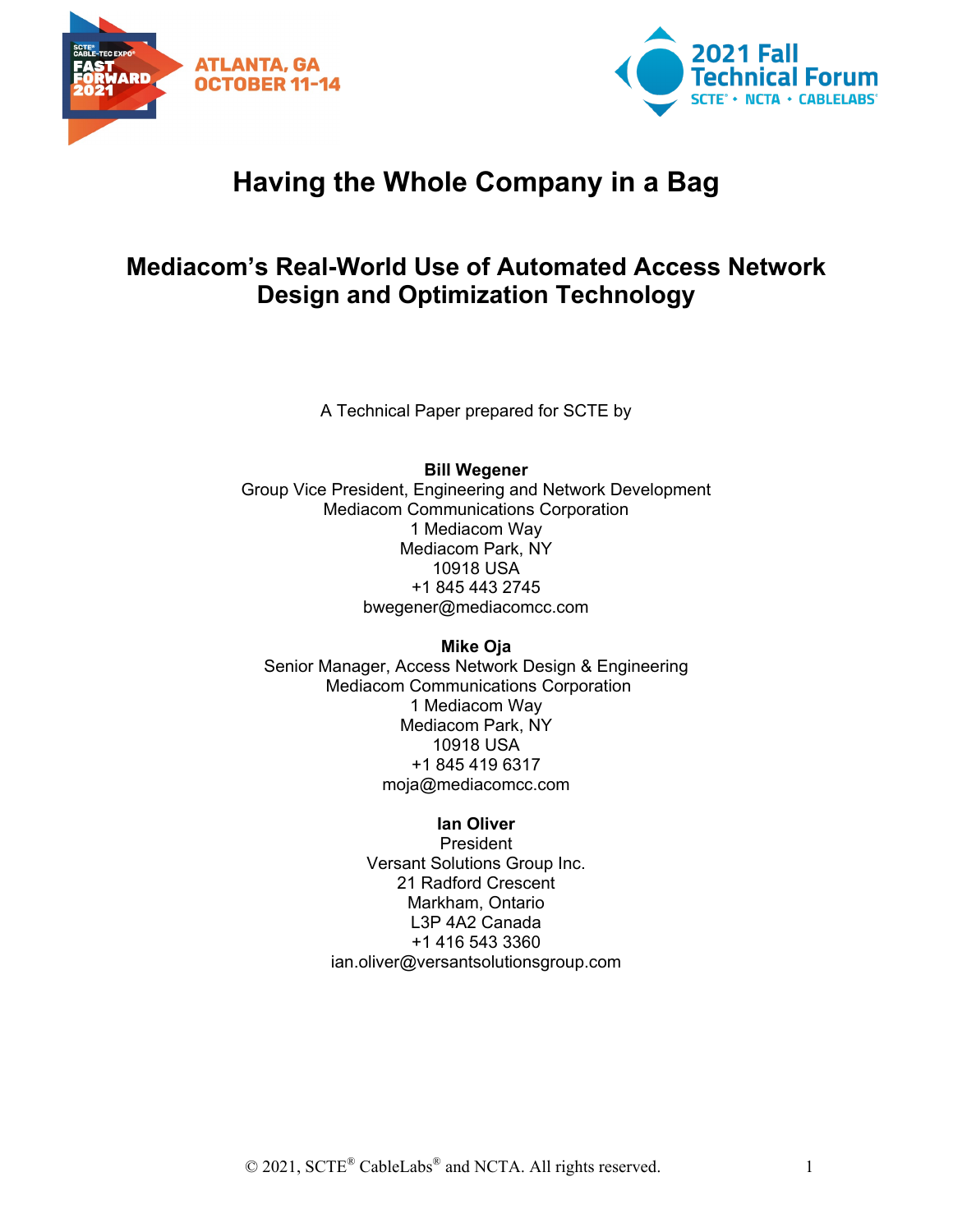

**Title** 



# **Table of Contents**

#### **Page Number**

|    | Introduction 3 |  |
|----|----------------|--|
| 2. |                |  |
| 3. |                |  |
|    | $3.1$ .        |  |
|    | 32 P           |  |
|    |                |  |
| 4. |                |  |
| 5. |                |  |
| 6. |                |  |
|    |                |  |
|    |                |  |

### **List of Figures**

#### **Title Page Number**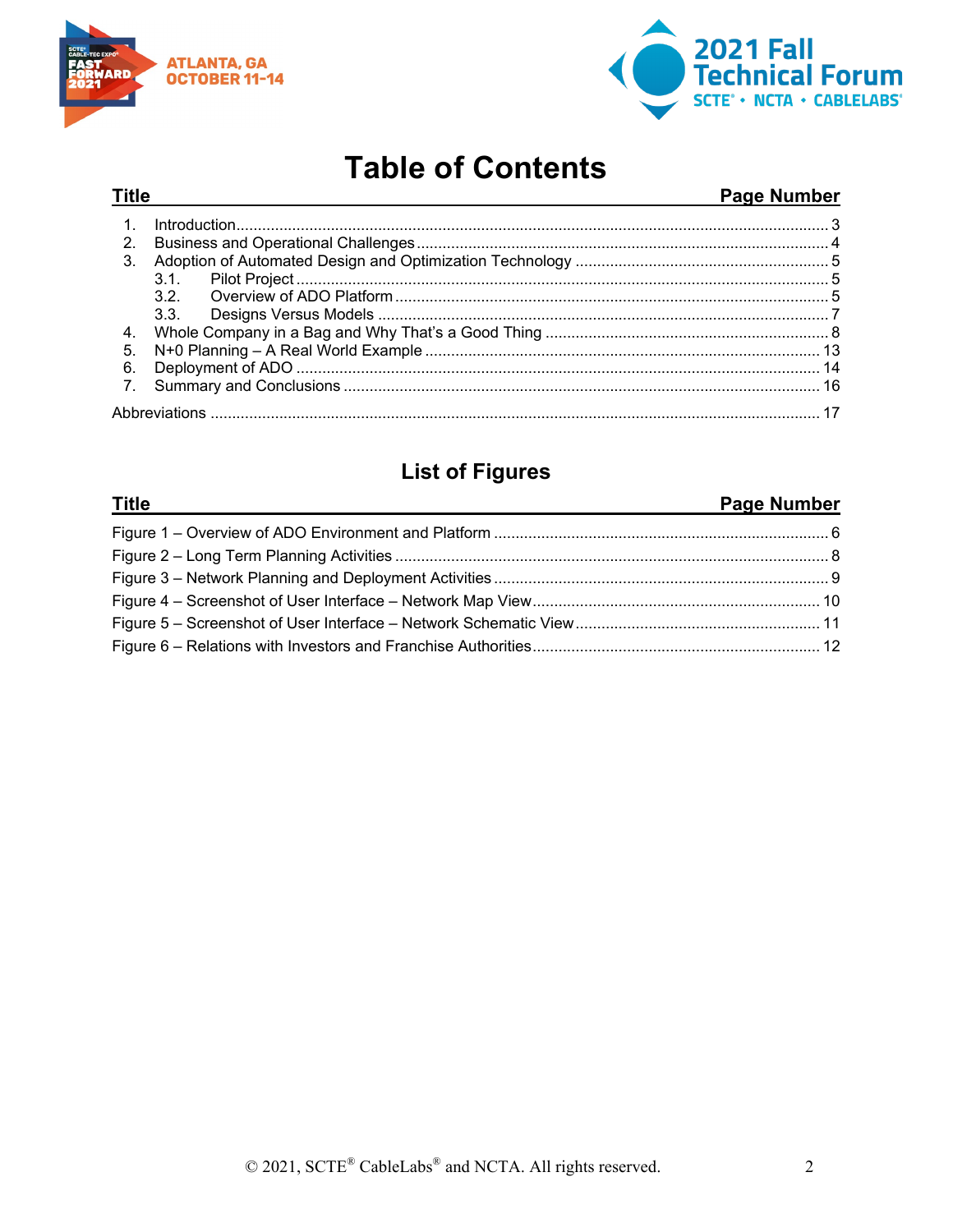



### <span id="page-2-0"></span>**1. Introduction**

This paper presents findings and insights from Mediacom Communications' application of automated design and optimization (ADO) technology to its access network strategy and planning activities, and to its business-as-usual network design and implementation efforts. Mediacom's decision to adopt ADO technology is discussed in the context of having to make decisions on major capital investments in an environment that requires considering multiple, evolving network technologies and architectures as well as serving a variety of markets ranging from urban to rural, while having too little time to perform the necessary analyses using traditional manual methods.

This paper further describes Mediacom's strategic approach to managing such challenges and how it sees the use of ADO technology being transformative to its operations. The benefits of having 'the whole company in a bag' are discussed in detail. Such benefits include having the ability to ask and answer billion-dollar, footprint-wide questions in hours, as well as the ability to quickly react to network utilization issues and implement solutions on a node-by-node basis that are consistent with Mediacom's network evolution plan. The distinction between the use of actual network designs, as opposed to costing models and rules-of-thumb, in generating bills-of-materials and capital cost estimates, is described in terms of concrete benefits to the capital planning and budgeting process, as well as to construction planning and execution activities.

This paper also describes a unique situation in which Mediacom entered into a competitive bidding process to serve a mid-size US city with symmetrical Gigabit service and, using ADO technology, was able to quickly and confidently evaluate multiple N+X network architectures in terms of technical feasibility and capital cost. Finally, this paper presents and discusses the technical and operational path taken by Mediacom in evaluating and deploying ADO technology.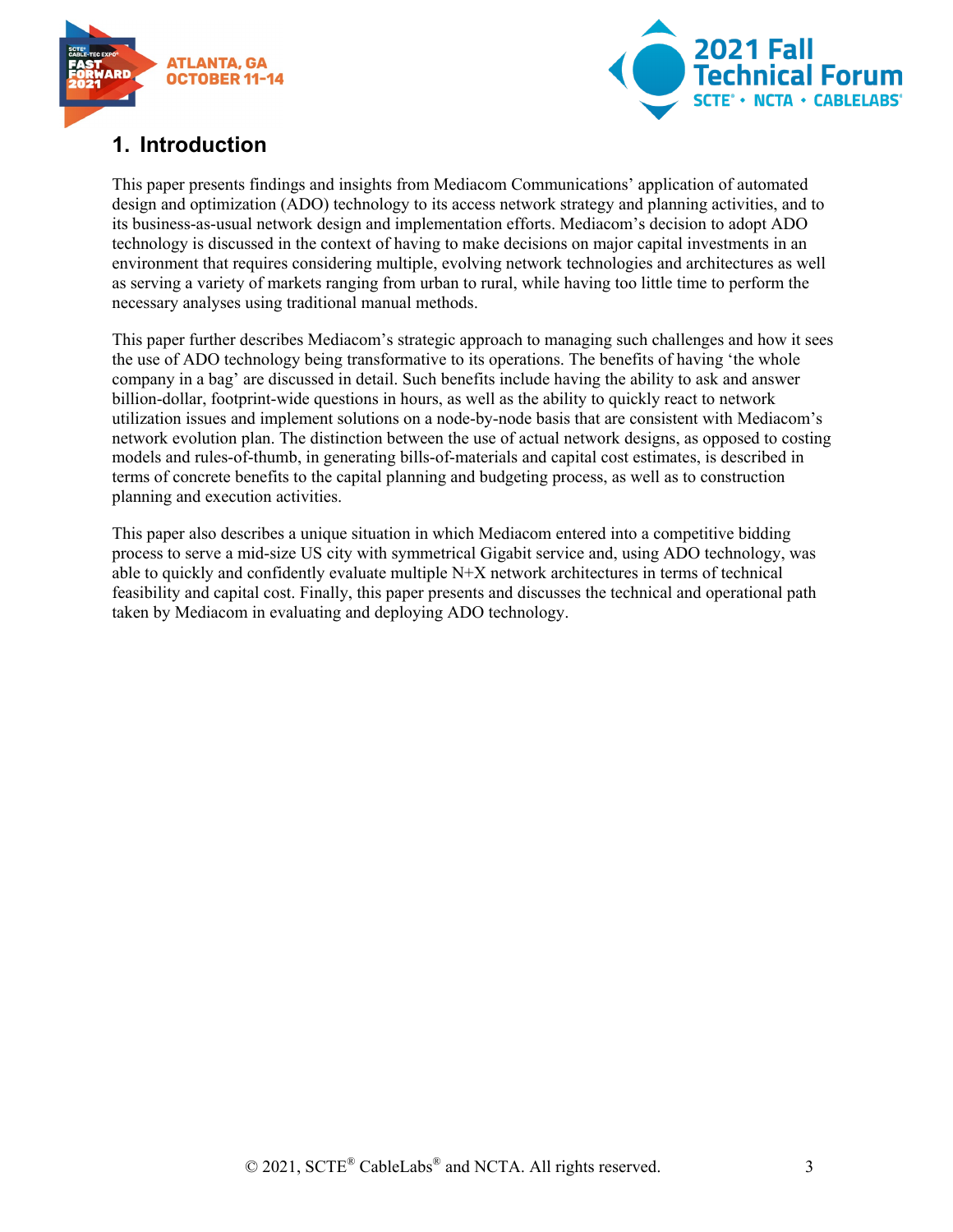



#### <span id="page-3-0"></span>**2. Business and Operational Challenges**

Mediacom's network engineering group is constantly working to answer the deceptively simple sounding question: What must we spend on improvements to the access network to ensure it consistently satisfies our customers? Coming up with an answer to that question is fraught with challenges including:

- New and forthcoming transmission technologies that simultaneously offer excellent performance but complicate the capital expenditure decision-making process
- A network footprint that comprises relatively dense urban, medium-density suburban, and lowdensity rural environments, each presenting unique service requirements and design considerations
- The need to design, budget, approve and deploy network improvements in the shortest possible time to maximize the return on capital and to avoid losing customers to competitors
- Making the highest and best use of the capital funding available for network improvements, regardless of the challenges noted above
- Very long lead times for delivery of equipment and materials which is causing, and is expected to continue to cause, painful delays in network deployments
- The requirement to regularly (semi-annually) review and modify the long-term (5-year) network technology and architecture strategy to keep up with evolving transmission technology, growing customer demand, and competitive threats.

Mediacom, as a profit-making business, also must satisfy its investors that capital investments in the access network have been well planned and accurately budgeted. Similarly, as a telecommunications service provider to the public, Mediacom must satisfy its respective franchising authorities that, in fact, the access network will continue to reliably meet the service requirements of its customers.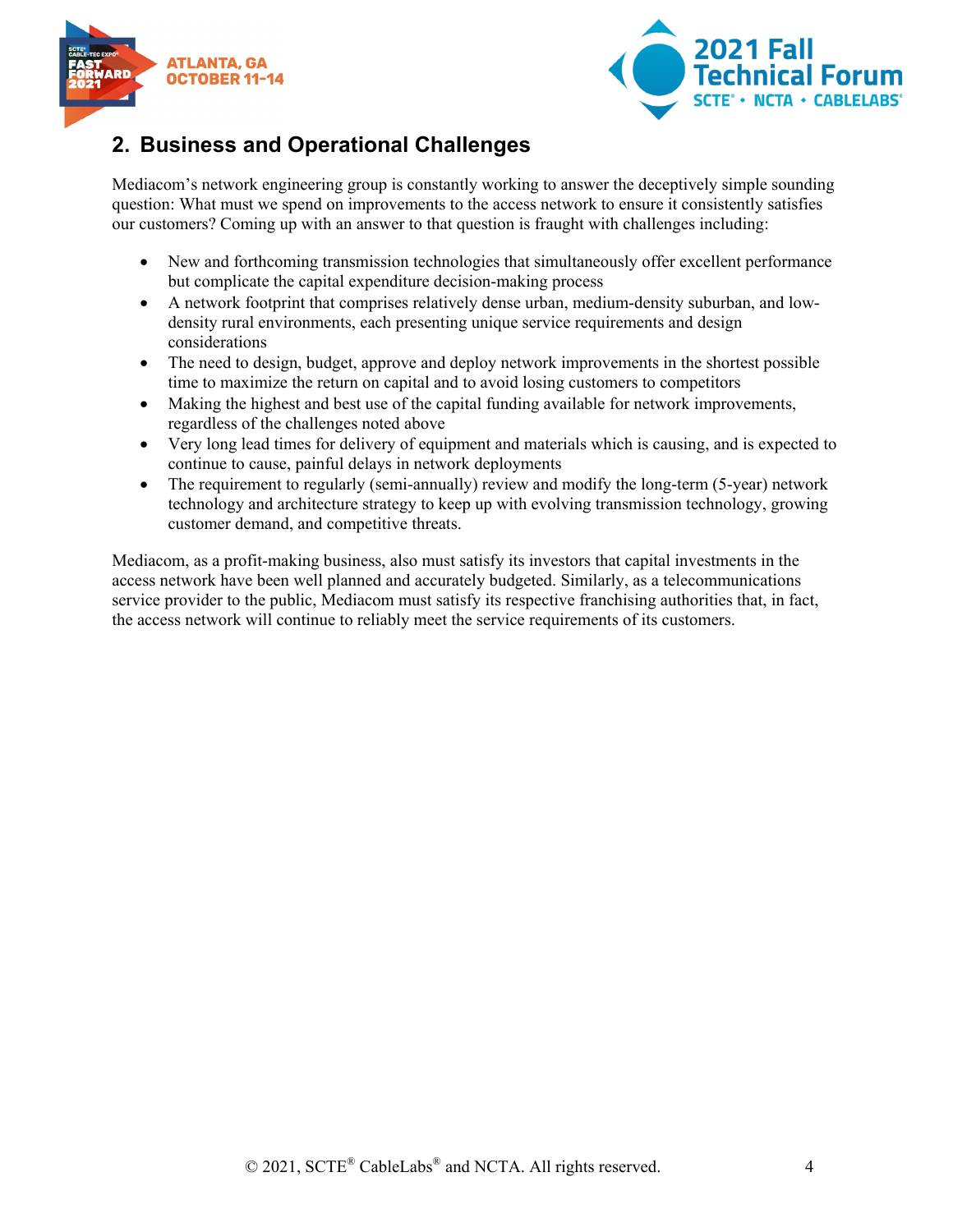



## <span id="page-4-0"></span>**3. Adoption of Automated Design and Optimization Technology**

#### <span id="page-4-1"></span>**3.1. Pilot Project**

In early 2020, Mediacom embarked on a program to determine and, over several years, deploy a new network architecture across its entire footprint. At that time, it was expected that most of the network would be upgraded to an N+2 architecture, though N+0 and FTTH architectures would be considered where customer demand warrants. Since then, Mediacom has adopted a network architecture strategy, dubbed Fiber-Deep, that does not call for a fixed maximum cascade length of 2 active devices, instead specifies a range of homes-passed per CMTS port – or Fiber-Deep node – as the determining factor for cascade length.

At that time, Mediacom undertook an evaluation of an ADO technology to determine if that technology could deliver:

- preliminary designs for  $N+2$  architecture access network in accordance with Mediacom's design rules and equipment specifications
- optimization of locations of all new nodes to minimize node count
- fully calculated, technically valid RF plant design
- optimal routing of new fiber cable as required to connect new nodes to the existing fiber plant
- integration with Mediacom's existing plant engineering platform
- amplification of the effectiveness and productivity of Mediacom's existing network planning team
- savings of time and cost relative to manual planning and design methods

The results of the pilot project demonstrated that all of Mediacom's requirements were, or could be, satisfied by the ADO technology under evaluation. Mediacom subsequently decided to implement the ADO technology, commencing in early 2021 and continuing through Q3 of 2021.

#### <span id="page-4-2"></span>**3.2. Overview of ADO Platform**

The ADO environment comprises three main components and two primary results, as shown in Figure 1. The three main components and the two primary results are:

- Mediacom's existing geo-spatial information GIS/network engineering database containing a complete model of the as-built access network
- a set of network design rules, one for each network architecture that Mediacom wishes to consider, which are created and maintained within the ADO platform, and
- the ADO engine itself, which reads in the as-built access network from the GIS/network engineering database and applies the design rules for a selected new architecture to the as-built network, resulting in
- preliminary designs and cost estimates for the new network architecture.

Mediacom initially utilized ADO to apply network design rules for its 'Fiber-Deep' architecture to its entire network footprint, which resulted in Mediacom having 'The Whole Company in a Bag'.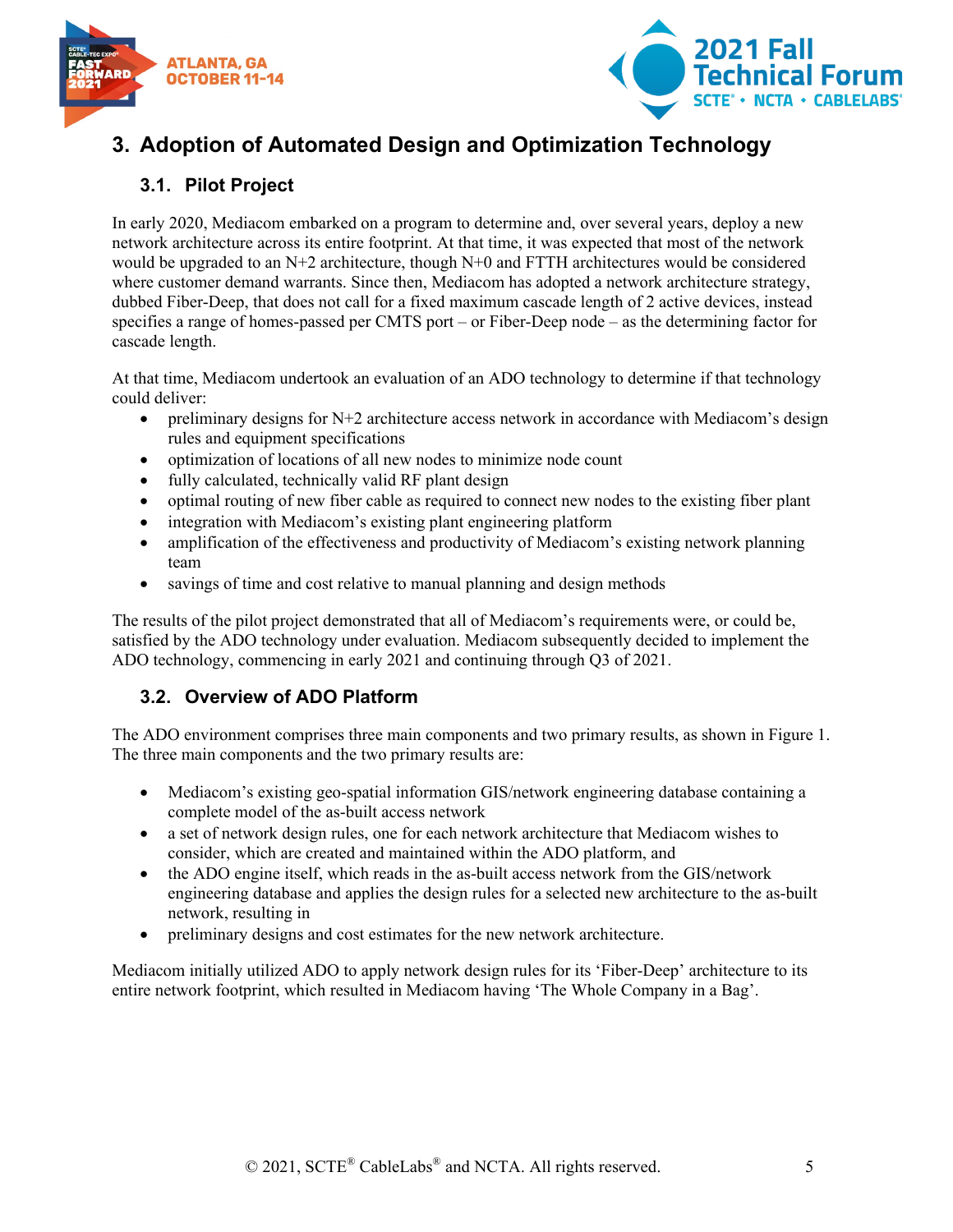

**Figure 1 – Overview of ADO Environment and Platform**

<span id="page-5-0"></span>It is fundamental that the GIS/network engineering database be complete and accurate, otherwise the resulting preliminary designs and cost estimates will be incomplete and inaccurate. Mediacom, along with most major operators, has invested significant time and money in recent years in ensuring that its GIS/network engineering database is complete and accurate and, with the availability of ADO, is seeing a return on that investment beyond its previous expectations.

By serving as the repository for all of design rules for multiple network architectures, the ADO platform allows Mediacom to centrally develop, easily deploy and automatically enforce corporate design standards. This results in all preliminary designs and cost estimates being compliant with corporate standards, thus eliminating the typical variations that occur when multiple planners and network designers are each producing preliminary designs manually. The design rule sets in the ADO platform can be configured to allow the individual planner or designer to adjust certain design parameters, such as the use of express coaxial cable, and execute multiple designs runs to arrive at a preliminary network design that incorporates the insight of the planner or designer while remaining compliant with corporate standards.

The resulting preliminary designs can be viewed in the ADO user-interface in map view (geographically on a scaled land-base, including a satellite photo base) and schematically (in a simplified view that shows user-selected technical details, such as signal levels, active device cascade lengths, and cable lengths). The network designs are stored in the ADO platform's internal database for as long as required, which is typically until a new network architecture is decided upon and preliminary designs are then produced accordingly, or until a network deployment is decided upon and the preliminary designs are exported from the ADO platform to the GIS/network engineering database to be the basis for production of final design and construction drawings.

The cost estimates (and underlying bills-of-materials) are similarly stored in the ADO platform's internal database and are viewable in multiple formats via the user interface. They can also be exported for use by other software platforms within the network engineering group and within other groups in Mediacom.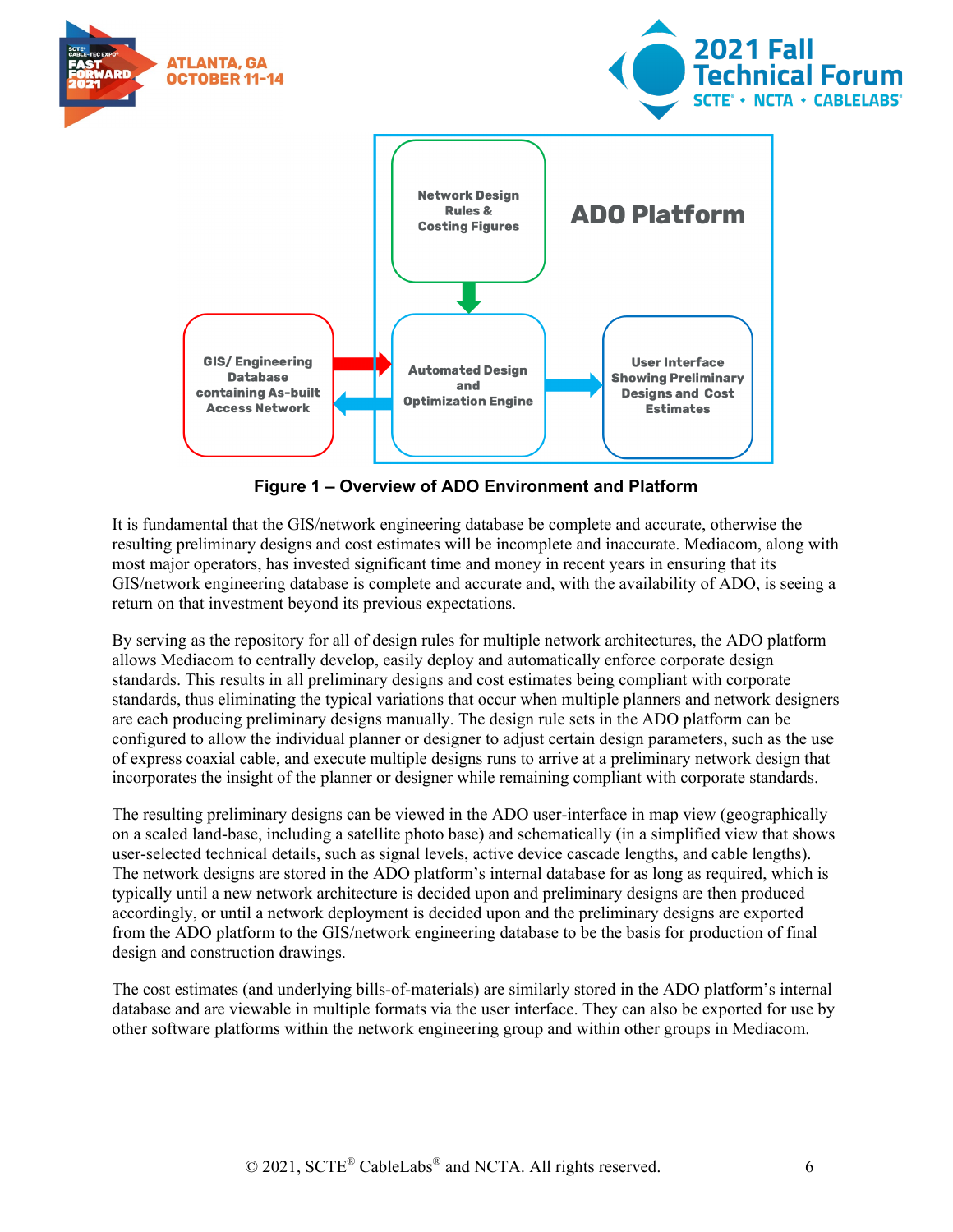



#### <span id="page-6-0"></span>**3.3. Designs Versus Models**

Traditionally, the operator's network planning personnel estimate access network deployment costs by manually producing a costing model whereby preliminary designs are developed for a relatively small portion of the network footprint in question, cost estimates are tabulated based on those few designs, then those cost estimates are extrapolated across the network footprint. Typically, the costing figures in the cost model are over-estimated by a significant amount to ensure that they do not prove to be unmanageably low. While this approach allows network planning personnel to provide information to support senior management in a timely manner, the cost model is necessarily subject to an undesirable degree of uncertainty, which in turn leaves the planners and senior management having to make major capital decisions with less-than-ideal information at hand.

The application of ADO technology offers the operator the opportunity to develop preliminary designs and cost estimates for multiple network architectures across the entire network footprint in the same, or less, time than required to manually develop sample designs and to extrapolate a cost estimate. By virtue of the speed of the ADO processing engine and of every single foot of the access network being processed to develop preliminary designs for a new architecture, there is no modelling required to develop the corresponding cost estimates. Rather, the ADO processing engine applies the operator's standard equipment, cable, and installation costing figures to the bills-of-materials for the preliminary designs to provide costing for every item of new equipment and cable, and for the construction labor to install same.

While it is understood that the preliminary designs, and resulting cost estimates, are subject to change during field validation and construction, that degree of change – or uncertainty – is much less and more easily managed than is the case with manually produced design and costing models.

Further, by having legitimate preliminary designs for the entirety of the network footprint in question, any questions as to the validity of the preliminary designs and the corresponding cost estimates can be very quickly addressed because all of the designs can be viewed on-demand both in map view (geographically on a scaled land-base) and schematically (in a simplified view that shows user-selected technical details, such as signal levels, active device cascade lengths, and cable lengths).

Ultimately, Mediacom expects that the application of ADO will simplify and expedite capital planning for access network upgrades by making better quality network planning information more accessible than previously possible.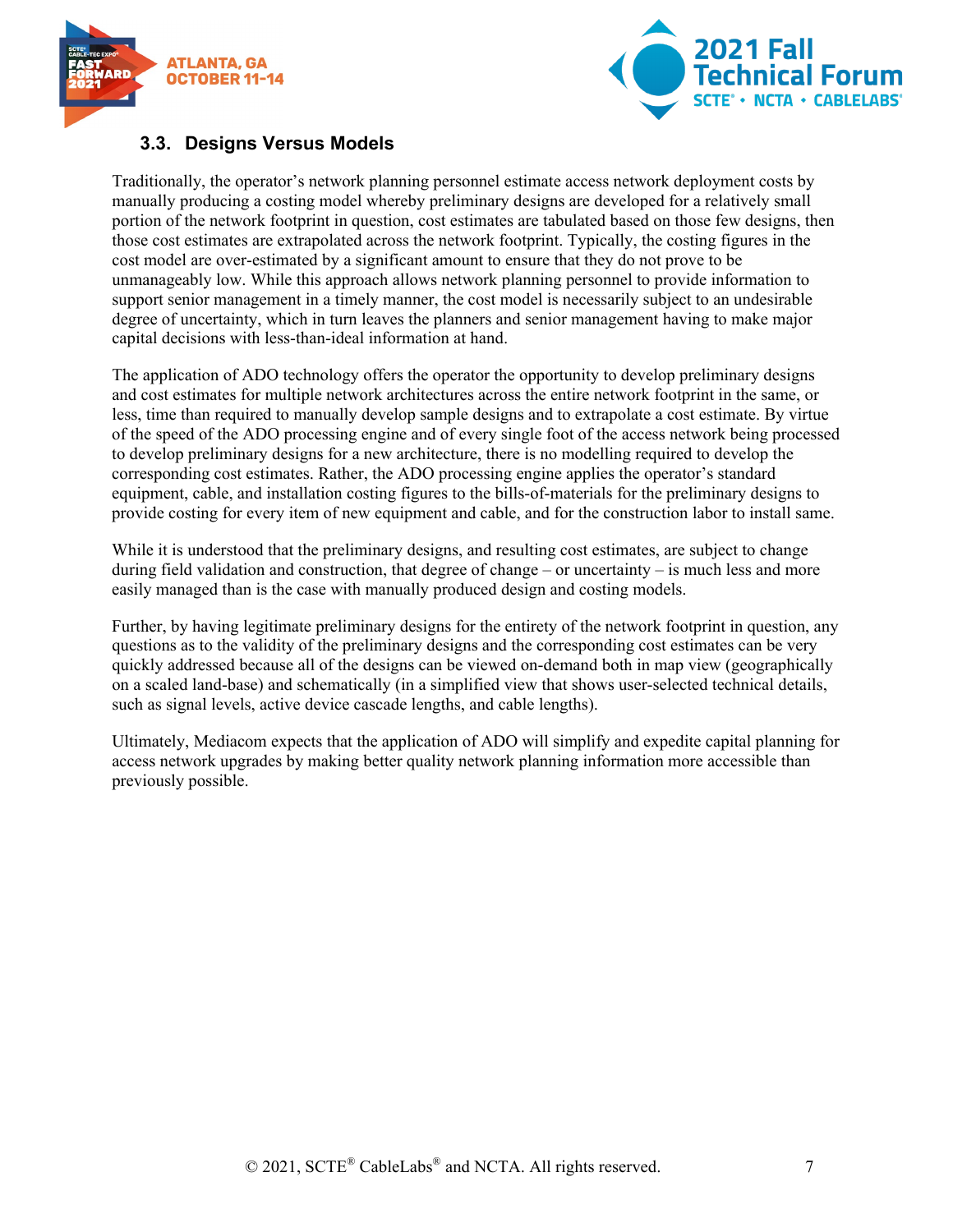



## <span id="page-7-0"></span>**4. Whole Company in a Bag and Why That's a Good Thing**

Planning and budgeting for access network upgrades is more complex than ever before and has become a costly, full-time activity given the rate of development of new transmission technologies, competitive threats, and increasing customer demands. At Mediacom, the 5-year plan is updated semi-annually, which has required a significant allocation of personnel to carry out using traditional manual processes. The application of ADO to produce the Whole Company in a Bag, that is: A set of preliminary designs and cost estimates for Mediacom's current standard Fiber-Deep architecture, has given Mediacom a comprehensive and accurate baseline for use in planning and budgeting of access network upgrades - for the entire network footprint. Importantly, this capability obviates the need to invest time and money in manual production of preliminary designs which are often superseded by changes in technology by the time a given portion of the footprint is scheduled for upgrade.

Furthermore, by being able to produce, on demand, preliminary designs and cost estimates for alternative network architectures, Mediacom can quickly evaluate and compare each alternative network architecture in terms of equipment and cable quantities, and construction costs. This allows Mediacom to very quickly:

- update its long-term planning and budgeting by processing the entire footprint when needed, which satisfies the need of senior management for long-term planning information, and
- select and deploy the ideal network architecture for any portion the network footprint in question, which is particularly important given Mediacom's mix of urban and rural serving areas.



**Figure 2 – Long Term Planning Activities**

<span id="page-7-1"></span>Traditionally, Mediacom has identified and upgraded single nodes to address congestion or other service issues. This approach has allowed Mediacom to keep up with customer demand but doesn't allow for any consideration of a more comprehensive and cost-effective approach to improving the surrounding larger portion of the network footprint.

The use of ADO allows Mediacom to do exactly that. For example, the entire serving area of a hub can be processed by the ADO platform practically as quickly as one or two nodes, allowing Mediacom to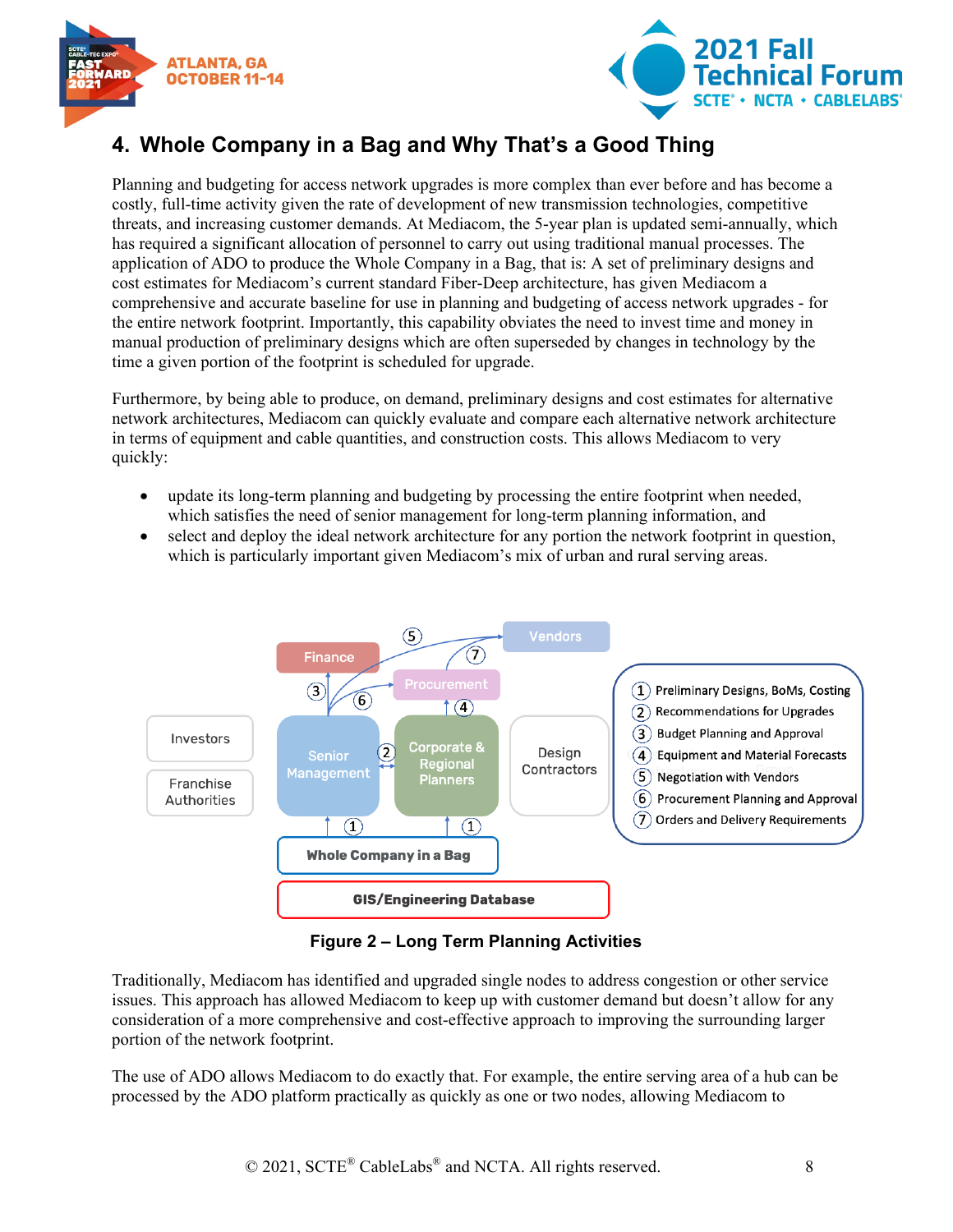



identify opportunities to not only immediately upgrade problem areas, but to do so in a way that supports the eventual upgrade of the larger surrounding area and affords time and cost savings.

Mediacom expects this capability to become even more important when considered deployment of a Distributed Access Architecture (DAA) because the equipment complement in a hub will be reduced as DAA nodes are deployed in the access network. By using ADO to produce DAA preliminary designs for an entire hub serving area, Mediacom's access network planners can give their colleagues responsible for inside plant systems and technical facilities the information they need for their planning and deployment efforts. Similarly, Mediacom can then identify costs (and ideally overall cost savings) across its technical facilities, inside plant systems, and the access network when planning a DAA deployment.

An immediate benefit of having the Whole Company in a Bag is that serving areas that are well out of compliance with any current Mediacom network architectures can be easily identified when processed by the ADO platform against Mediacom's Fiber-Deep design rules (or, any other current architecture design rules) because the resulting cost estimates are higher than the average cost per node. This allows Mediacom to prioritize those network serving areas for upgrade or, if required, immediate maintenance work.

As noted in Section 3.2, the preliminary designs can be viewed in the ADO platform's user-interface in:

- map view, geographically on a scaled land-base, including a satellite photo base, and
- schematically, which is a simplified view that shows user-selected technical details, such as signal levels, active device cascade lengths, and cable lengths.

The various views allow Mediacom personnel to intuitively grasp the fundamental design characteristics of the proposed network itself and, by being able to see the network on a satellite photo base, assess its suitability to the physical topology of the serving area and distribution of the customer premises therein.



**Figure 3 – Network Planning and Deployment Activities**

<span id="page-8-0"></span>Overall, Mediacom has seen a reduction in time for approval of network design for any area to be upgraded of two to four weeks. This is primarily due to having pre-approved preliminary designs for the entire footprint already 'in the bag'. Also, network planners at corporate and in the regions can see exactly the same designs at the same time, allowing them to collaborate very effectively to arrive at an agreement on exactly what network architecture to deploy by using the ADO platform.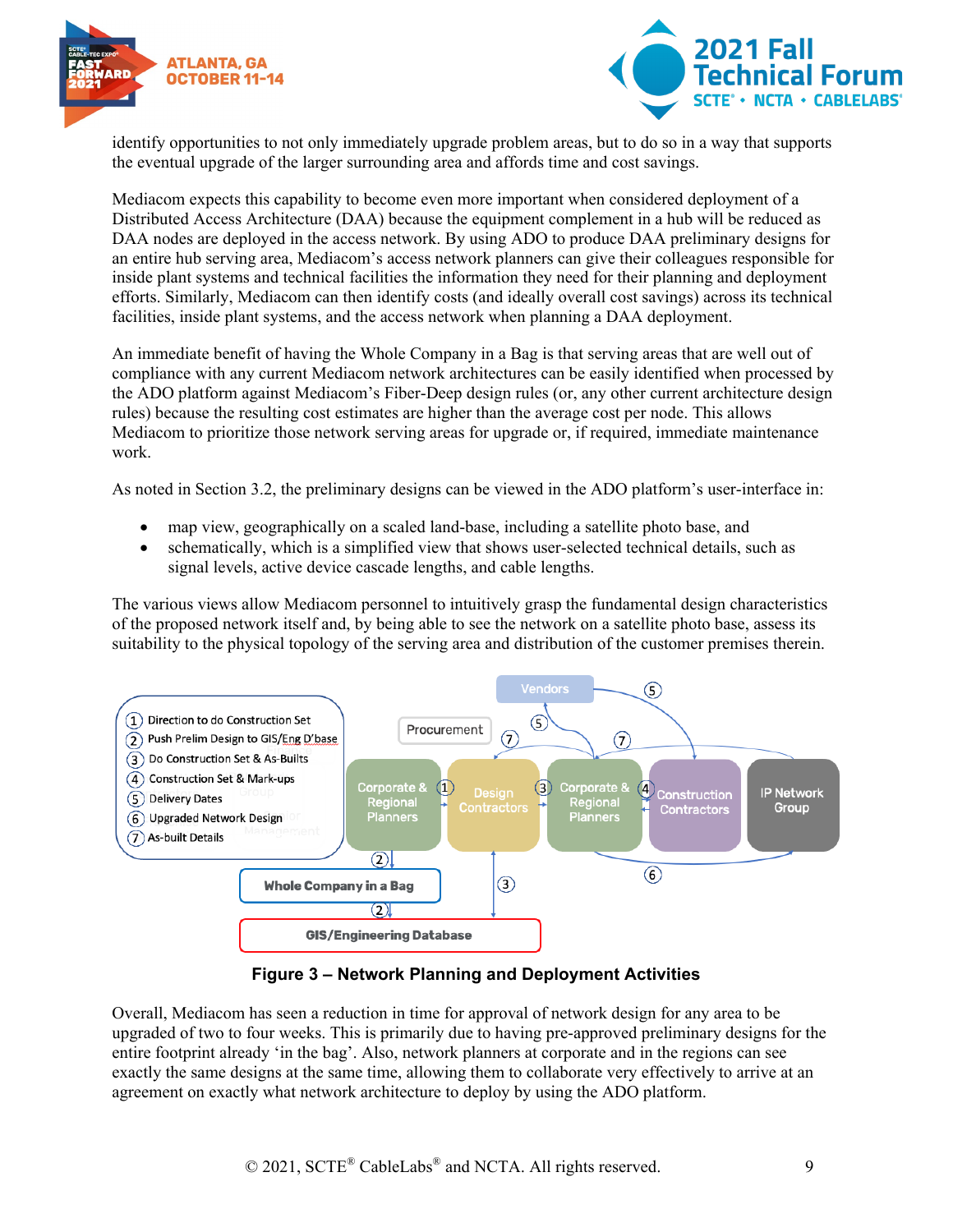



It is noted that the aforementioned time savings do not include any time savings in the production of construction drawings expected by having the preliminary design from the ADO platform as an advanced starting point.



<span id="page-9-0"></span>**Figure 4 – Screenshot of User Interface – Network Map View**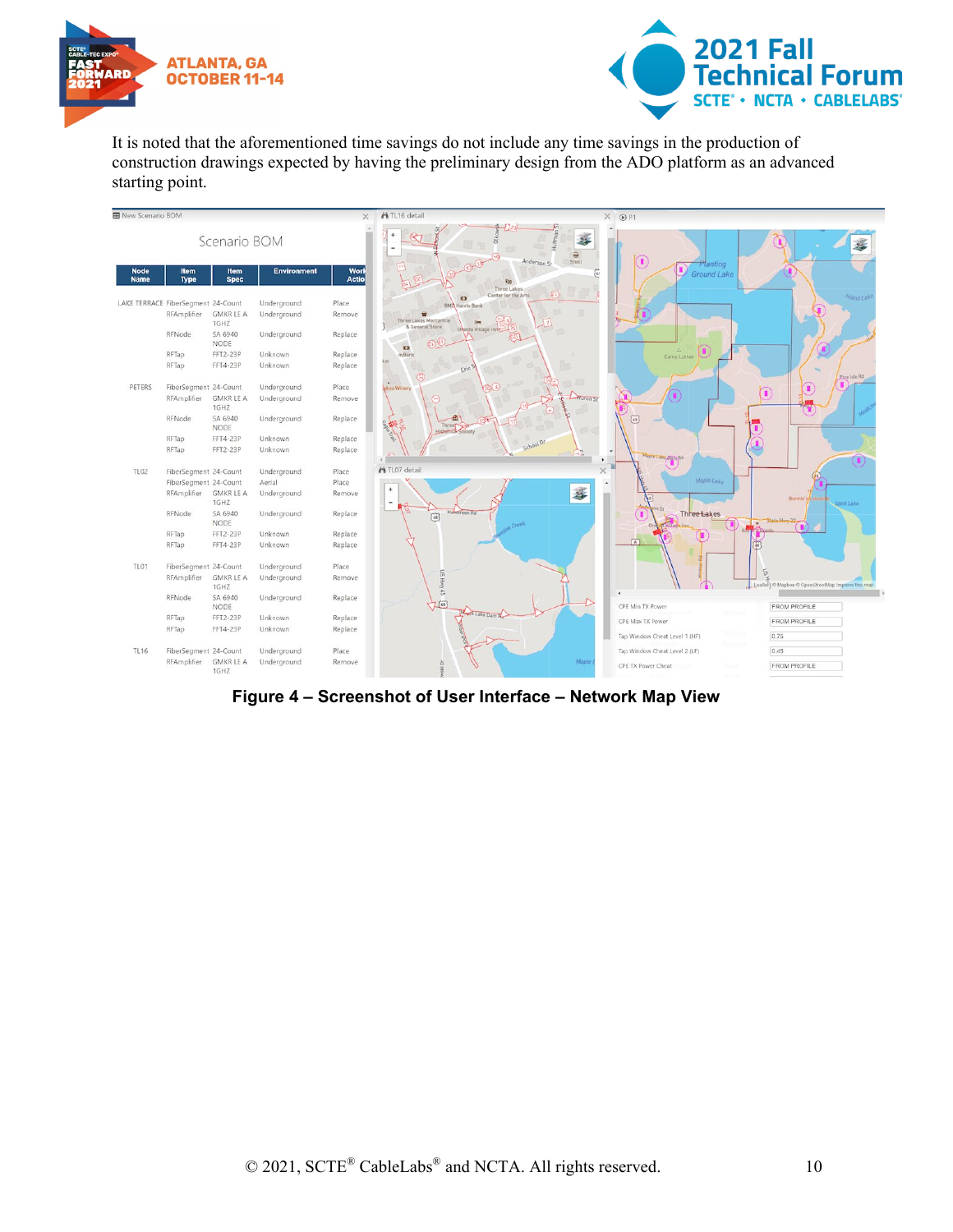



**1** 36986326 Design Tree



**Figure 5 – Screenshot of User Interface – Network Schematic View**

<span id="page-10-0"></span>As much as Mediacom dedicates a great deal of time and money to ensuring its customers are very happy with their services, Mediacom must also ensure that its investors and its franchise authorities are confident that Mediacom is fulfilling the company's respective commitments.

By being able to provide investors with comprehensive insight into the company's capital expenditure and network upgrade plans, Mediacom can best maintain the confidence of the investor community, which is fundamental to ensuring access to capital funding.

Similarly, the franchise authorities must be confident that Mediacom is going to fulfill its obligations under the respective franchise agreements. Using ADO, Mediacom's ability to demonstrate (at an appropriate level of detail) its network upgrade plans and to, as a normal course of business, move increasingly quickly to maintain and improve the quality of the network.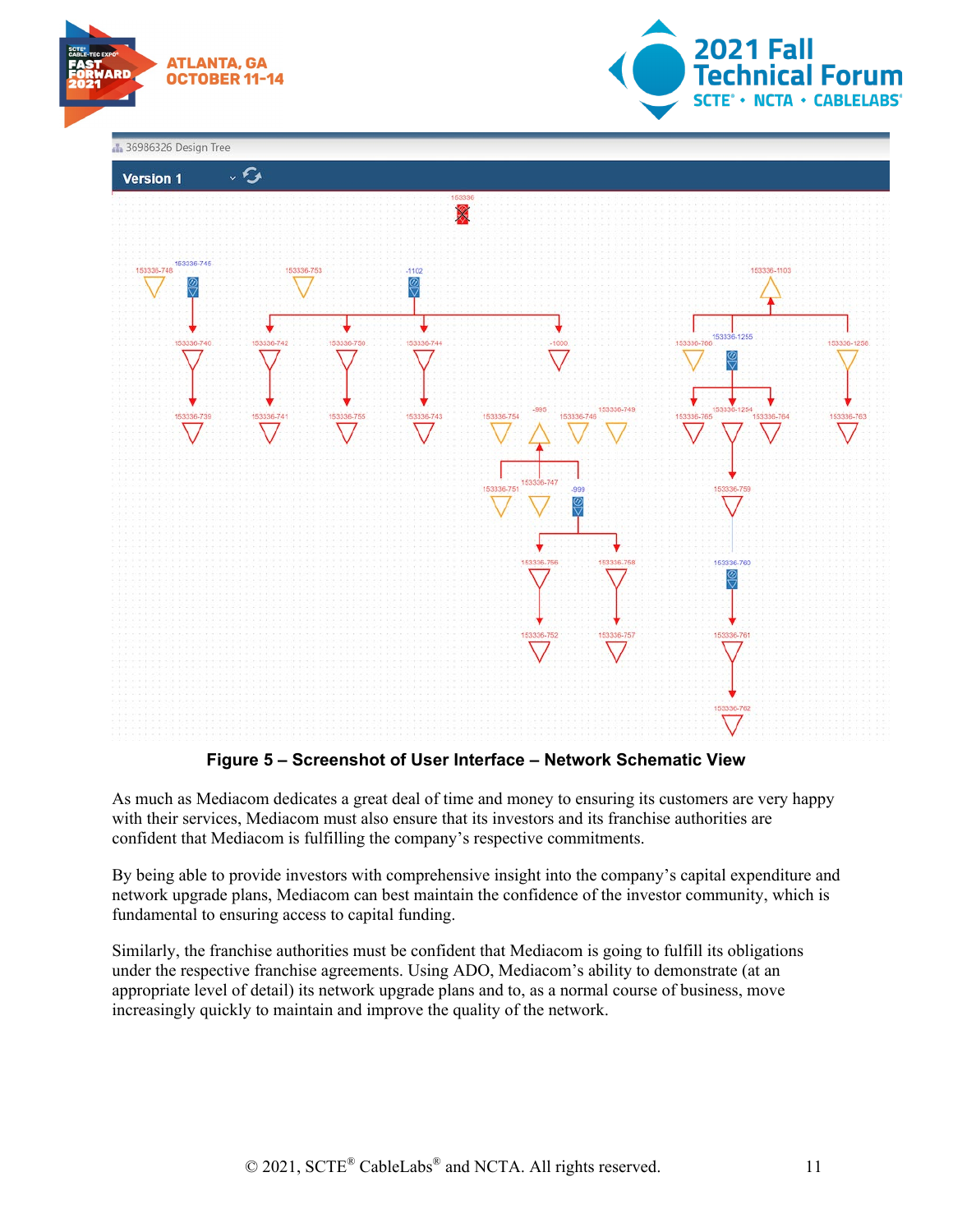

<span id="page-11-0"></span>**Figure 6 – Relations with Investors and Franchise Authorities**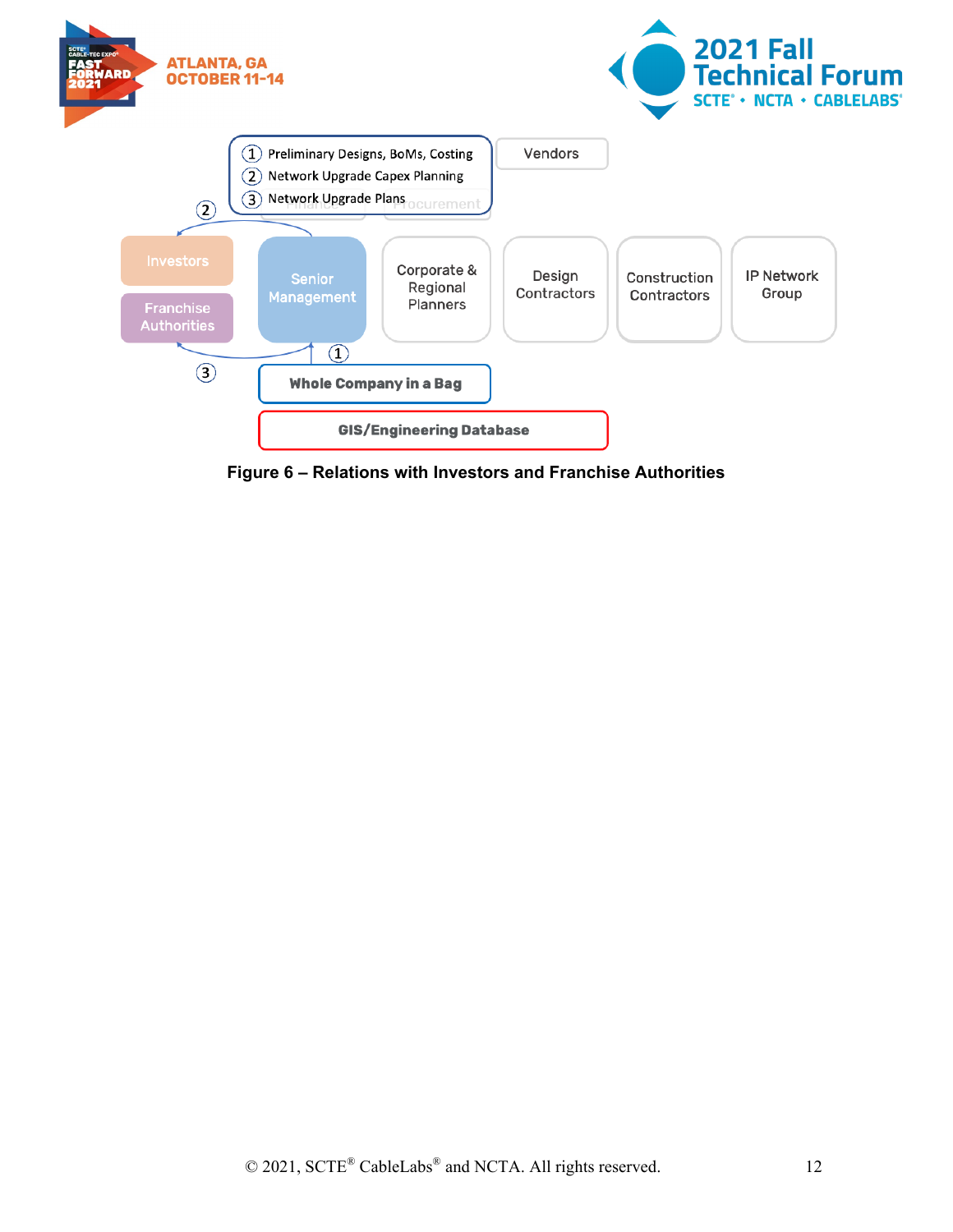



### <span id="page-12-0"></span>**5. N+0 Planning – A Real World Example**

In early 2021, Mediacom participated in a competitive bidding process that was set out by a mid-sized city wherein Mediacom is the incumbent service provider. The city solicited proposals from several service providers with regard to obtaining the highest possible bandwidth connectivity for all of the city's residents and businesses.

For the purposes of meeting the city's deadline for submitting its proposal, Mediacom utilized traditional network planning and cost estimation techniques for a N+0 network architecture. Subsequently, Mediacom utilized ADO to obtain more detailed and comprehensive designs and cost estimates in order to prepare for negotiations with the city. This was important given that the city was proposing to contribute funding to the network deployment effort. As a result, Mediacom was required to clearly demonstrate that its proposal would provide the most technically advanced service to its customers at the lowest possible cost.

In utilizing ADO, Mediacom was able to:

- quickly develop proposals for several different service levels, corresponding architectures, and respective costs thereby providing the city with a comprehensive range of options, instead of only one
- confidently compare (lower) capital costs of HFC upgrade options with the cost of building and FTTH network (as proposed by others)
- demonstrate that the deployment of its proposed network architectures would be much less physically disruptive to the community by virtue of maximizing the use of its existing access network
- be highly responsive to the city's requirements and strengthen the working relationship between itself and the responsible city officials.

Mediacom's application of ADO to the competitive proposal process demonstrated that having network designs and cost estimates for the entire access network footprint in the city, as opposed to only sample designs of parts of the footprint and costs extrapolated therefrom, allowed it to manage a significant competitive threat more effectively and confidently.

As noted previously, Mediacom operates under numerous franchises granted by the respective franchise authorities, which can prove challenging at times. In this situation, Mediacom was able to demonstrate a high degree of responsiveness to the franchise authority by providing a very detailed and well considered proposal which can only have a positive effect on Mediacom's working relationship with the franchise authority's personnel.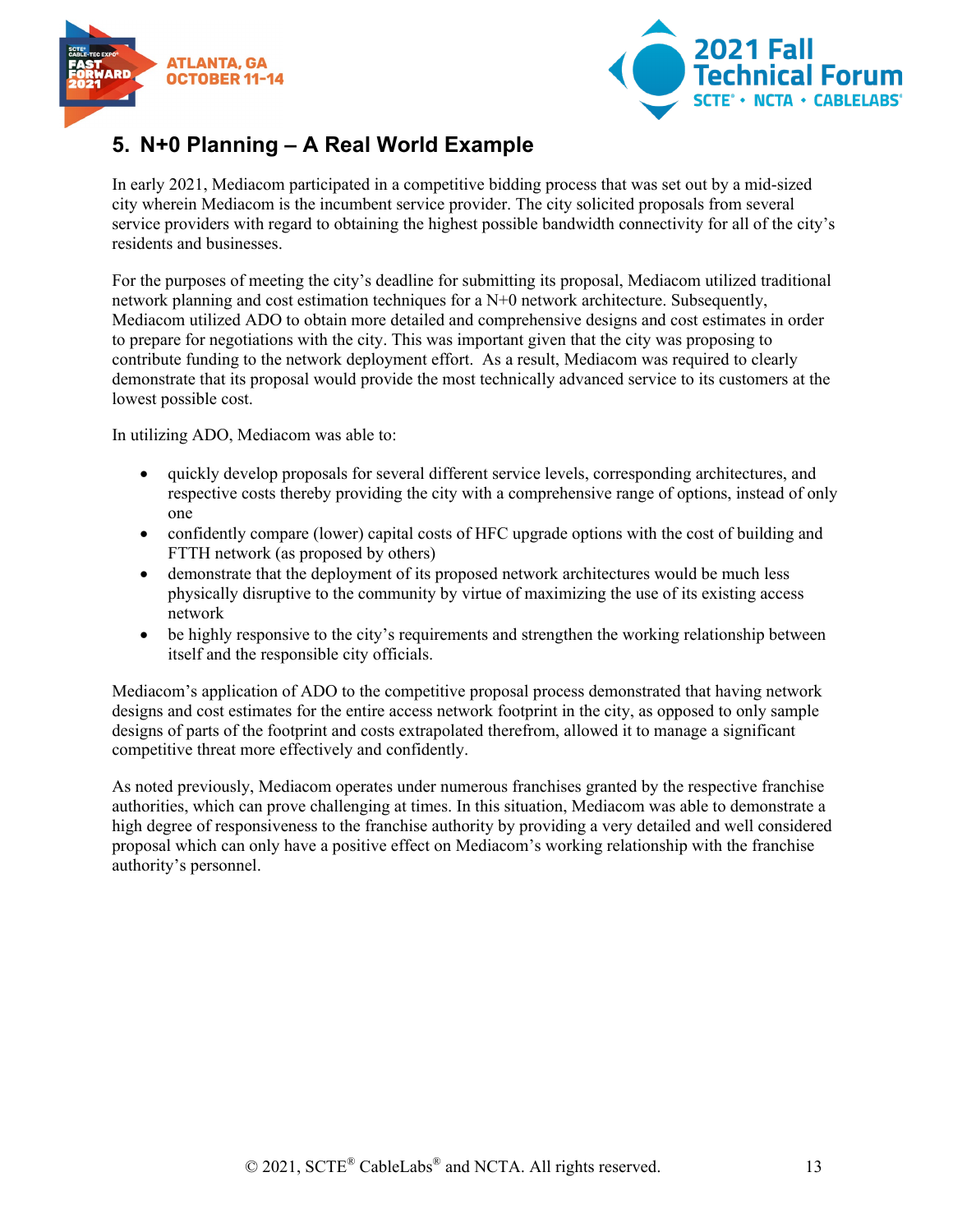



## <span id="page-13-0"></span>**6. Deployment of ADO**

Mediacom undertook a phased approach to the deployment of the ADO platform, with Phase 1 being to obtain 'the whole company in a bag' to support senior management in capital planning and other corporate-level activities, and Phase 2 being to implement ADO functionality for business-as-usual planning and design to support corporate and regional planning, design, and construction activities.

Phase 1 involved a number of activities including:

- development of Design Rules for Mediacom's Fiber-Deep architecture, which is Mediacom's default, or baseline, network architecture for purposes of corporate-wide capital planning and for considering any particular network area for upgrade,
- processing of Mediacom's by the ADO vendor of Mediacom's GIS/engineering database of the as-built network to produce Fiber-Deep preliminary designs and cost estimates for the entire network footprint, which were stored within the ADO platform's internal database,
- definition of Mediacom's requirements for querying the Fiber-Deep database, which were then implemented as functions within the user interface, and
- delivery of the user interface as a web-based portal into the Fiber-Deep database maintained on a server within the ADO vendor's IT infrastructure.

By pioneering the use of ADO technology, Mediacom was able to exert significant influence over the functionality and general design of the user interface and the Fiber-Deep database queries during the deployment process. This allowed Mediacom's senior management to obtain value from the ADO platform relatively early in the deployment process.

Phase 2, being focused on business-as-usual activities, involved:

- significant interaction with Mediacom's network planners at the corporate level and in the regions to ensure that the functionality provided by the ADO platform was truly useful in terms of time and cost savings in their day-to-day activities,
- implementation of an interface between the ADO platform and Mediacom's GIS/engineering platform so that the ADO platform
	- o had on-demand access to the data therein describing the as-built access network configuration, thereby ensuring that any preliminary design produced in the ADO platform would be based on the best available information, and
	- o can export selected preliminary designs to the GIS/engineering database so that network planners and design contractors could use those designs as the basis for completing detailed designs and construction drawing packages, thus saving a significant amount of time and effort in that process.

As with any major deployment of new technology, there were a few interesting, and some critical, factors to the successful implementation of the ADO platform, including:

- having to invest some time and expense to process the legacy computer-aided design (CAD) data within the existing GIS/engineering platform database into fully modelled data to ensure that the ADO platform could function optimally, which work was carried out in 2020 on the expectation that the ADO platform deployment would occur in 2021,
- working with the vendor of the GIS/engineering database to implement the interface between that system and the ADO platform so that the GIS/engineering database vendor could ensure that the ADO platform could read from and write to that database with no risk of data corruption,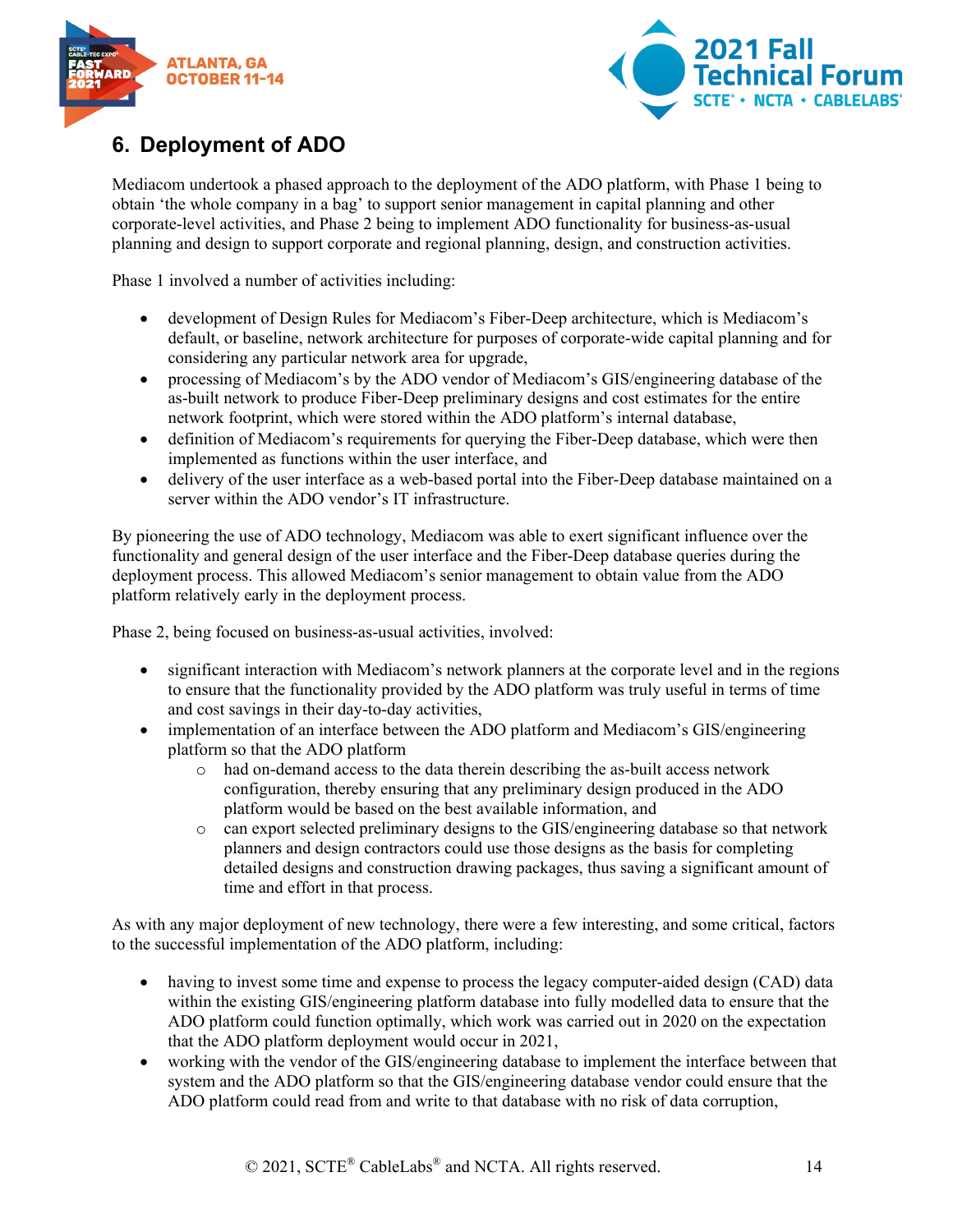



- dedicating a reasonable amount of time on the part of a few senior Mediacom personnel on a weekly basis to working meetings and technical discussions to, most importantly, convey Mediacom's technical and operational requirements to the ADO platform vendor,
- revising the deployment plan at the kick-off meeting to include the  $N+0$  planning work (christened Phase 0) described in Section 5 above, which involved developing N+0 Design Rules and applying them to the as-built network in the city in question to produce two sets of preliminary designs and cost estimates within 90 days
- engaging in regular discussion within Mediacom and with the ADO platform vendor to develop a working understanding of how Mediacom's internal processes will be improved, and
- communicating process changes to Mediacom personnel not originally involved in the deployment of the ADO platform but, nonetheless, affected by its deployment and adoption.

Phase 0, the N+0 planning work was executed in Q1 of 2021 while Phase 1 was executed in Q2/Q3 and Phase 2 in Q3.

Mediacom anticipates continued expansion of the ADO platform in terms of network design capability, e.g., FTTH, and supporting a broader group of users that would benefit by having access to the ADO platform. It will certainly take some time and effort to bring the broader user group onto the ADO platform, if only because people are naturally reticent to change the way they do their jobs, but the benefits to be gained by using ADO technology are expected to far outweigh the adoption costs.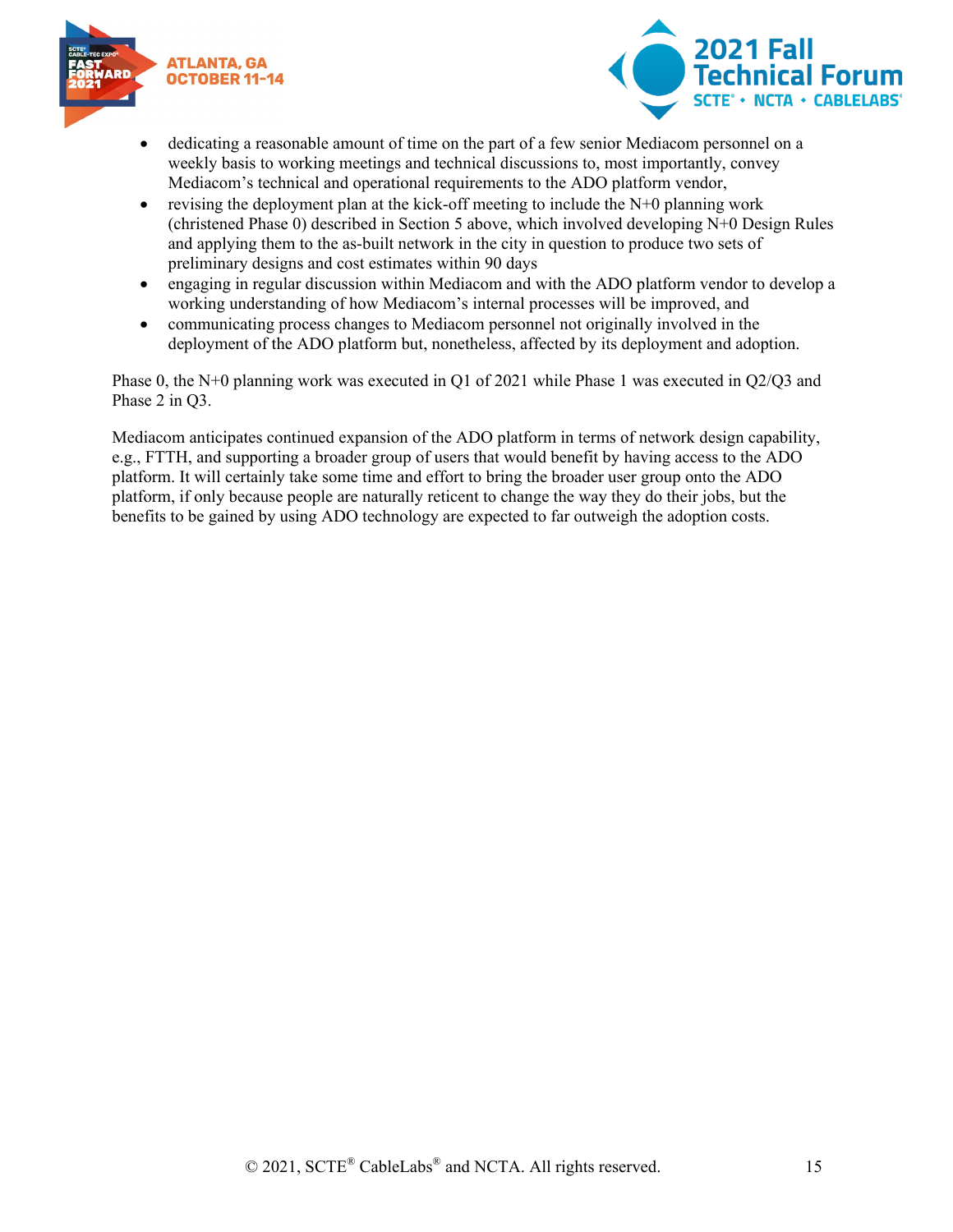



#### <span id="page-15-0"></span>**7. Summary and Conclusions**

Mediacom has found that the adoption of ADO technology does enable evaluation of the technical and capital costs characteristics of access network designs much more comprehensively and quickly than was previously possible.

While it was expected from the outset that ADO technology would immediately benefit those directly involved in network planning and engineering. It became increasingly apparent that the use of ADO technology – specifically, the data within the preliminary designs and cost estimates it produces so rapidly – has conferred benefits on practically every group within Mediacom involved in the funding, design, construction, and operation of the access network.

The increase in confidence and the saving of time afforded by having easy access to preliminary designs and cost estimates for multiple network architectures for network areas as small as a single node and as large as the entire footprint has allowed Mediacom to execute its access network upgrade strategy significantly more efficiently and effectively.

Interestingly, Mediacom's ability to work with external groups – investors, franchise authorities, and vendors – has also been enhanced by being able to provide clearly and consistently each of those groups with information they need to best understand and support Mediacom's access network upgrade strategy.

As Mediacom gains more experience with ADO technology, it is anticipating opportunities for automation of the design of power distribution for HFC networks and of FTTH networks.

Finally, it seems that, whereas 'having the whole company in a bag' was coined to refer to having at hand designs covering all of Mediacom's access network footprint, it more accurately means having designs for entire footprint in one place AND having everybody in the company who cares about the access network working together better than ever.